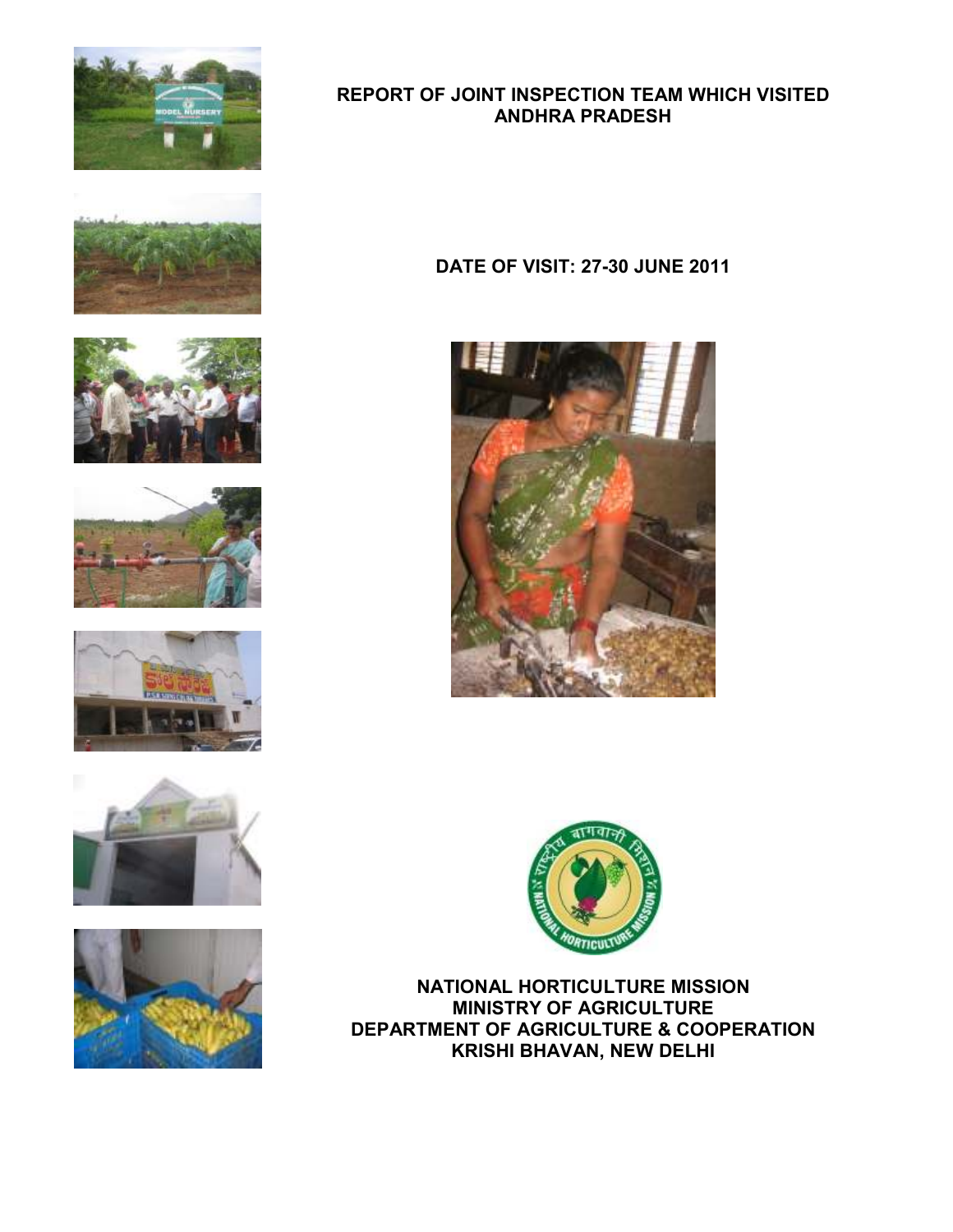# INDEX

| <b>Topic</b>                   | Page No. |
|--------------------------------|----------|
| <b>Main Observations</b>       | 3        |
| <b>SRIKAKULAM DISTRICT</b>     | 5        |
| <b>Investments under NHM</b>   | 6        |
| <b>Observations</b>            | 7        |
| Glimpses of activities visited | 8        |
| <b>GUNTUR DISTRICT</b>         | 11       |
| <b>Investments under NHM</b>   | 11       |
| <b>Observations</b>            | 12       |
| Glimpses of activities visited | 13       |
| <b>KHAMMAM DISTRICT</b>        | 15       |
| <b>Investments under NHM</b>   | 15       |
| <b>Observations</b>            | 16       |
| Glimpses of activities visited | 17       |
| <b>Status of NVI Project</b>   | 18       |

| APPENDIX – I   | <b>Contract Contract</b> | Record of Observations of JIT in Srikakulam District |
|----------------|--------------------------|------------------------------------------------------|
|                |                          | Record of Observations of JIT in Guntur District     |
| APPENDIX – III | and the first state      | Record of Observations of JIT in Khammam District    |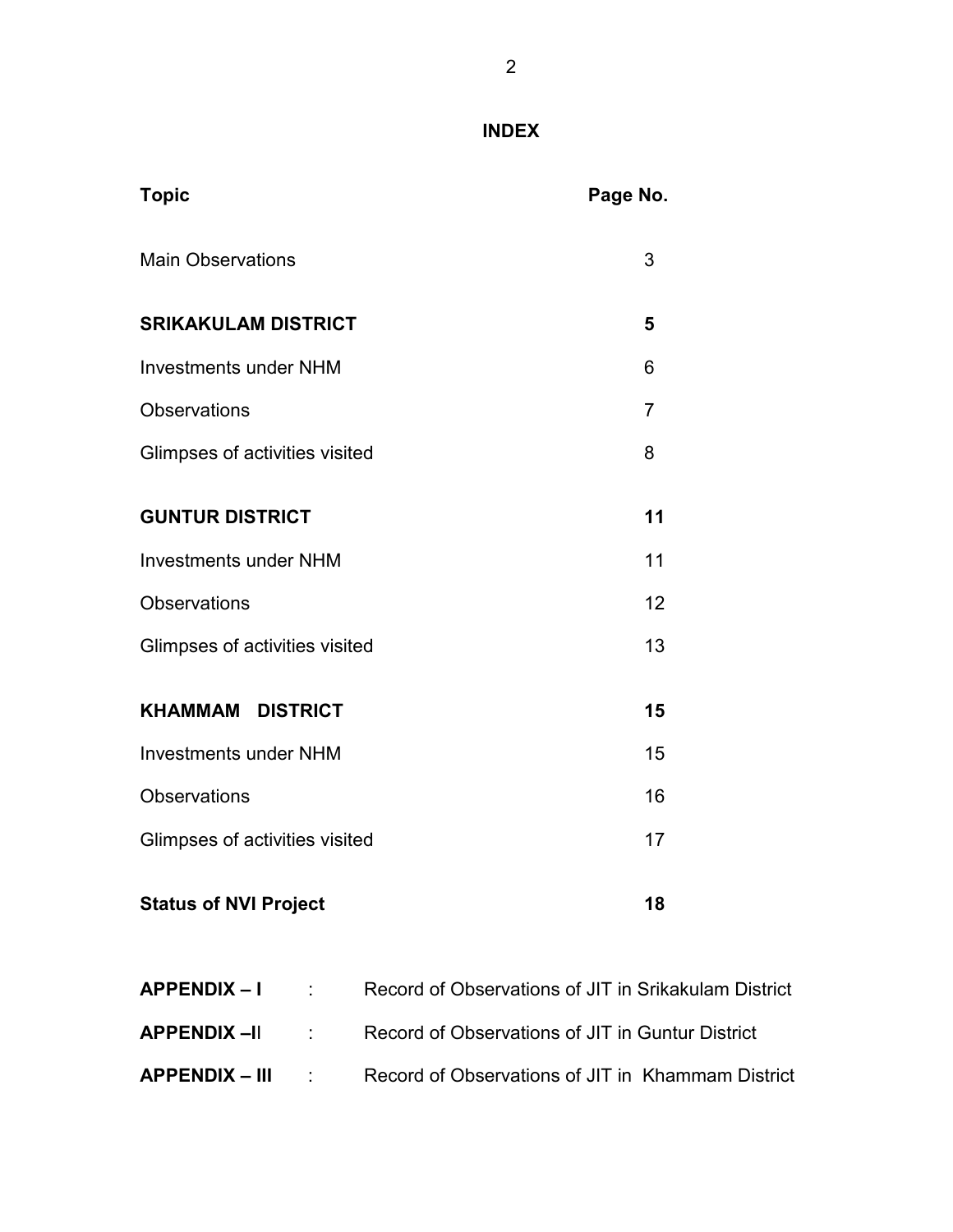#### REPORT OF THE JOINT INSPECTION TEAM UNDER THE LEADERSHIP OF DR. JOSE C. SAMUEL, CHIEF CONSULTANT (NHM) WHICH VISITED ANDHRA PRADESH DURING 27 to 30 June, 2011

 The Joint Inspection Team (JIT) comprising of the following Members visited Andhra Pradesh during  $27<sup>th</sup>$  to  $30<sup>th</sup>$  of June, 2011 to review the progress under the National Horticulture Mission (NHM) and Micro Irrigation (MI) in the State:

- 1. Dr. Jose C. Samuel, Chief Consultant (NHM) Team Leader
- 2. Dr. Tamil Selvan, Director, Directorate of Arecanut & Spices Development, Kozhikode
- 3. Dr. Shiva Shankar Mantha, Professor (Agronomy), PFDC, College of Agriculture, ANGRAU, Rajendernagar, Hyderabad
- 4. Dr. BVK Bhagawan, Senior Scientist (Hort.), & Head Horticulture Research Station, Kowur, APHU.
- 5. Shri O. Laxman Rao, Deputy Director, SHM, Andhra Pradesh, Hyderabad

The JIT visited Srikakulam, Guntur and Khammam Districts. A meeting was held with Shri CVSK Sharma, Agriculture Production Commission on 30.06.2011 to appraise him about the observations of the JIT during the field visits and interaction with the farmers.

#### MAIN OBSERVATIONS

- Major focus in the Districts visited has been on area expansion. In Khammam district, guava has been introduced as an inter crop with oil palm. It needs to be ensured that oil palm does not compete with guava, as oil palm can create shade within 3-4 years.
- For area expansion activities, farmers are making their own arrangement for procuring the planting material either from Departmental nurseries or through Private Nurseries from far off locations, if sufficient planting material is not available in Departmental nurseries. Shortage of planting material for guava was observed in Khammam district in the Model nursery at HRS, Aswaraopeta.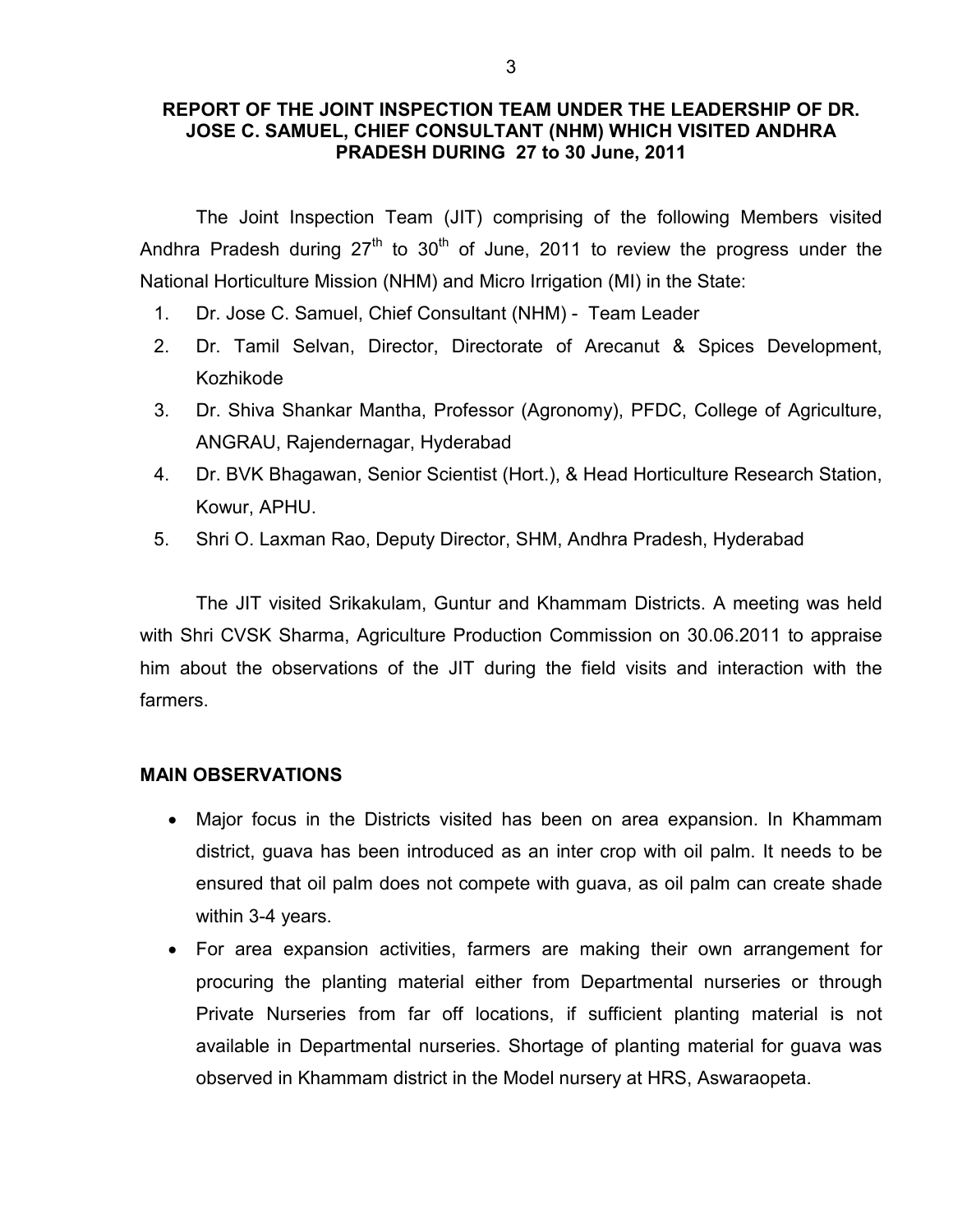- While the Model nursery at HRS, Aswaraopeta has been well maintained, its production capacity needs to be enhanced to meet the target of 2.0 lakh plants per year. The Model Nursery set up at the Departmental Farm at Srikakulam needs better upkeep. The shade nets need replacement.
- SHM's intervention is needed to ensure availability of good quality planting material within a reasonable distance.
- Area expansion activities need to be taken up on a cluster basis rather than in isolated pockets.
- Under rejuvenation of cashew and mango, mostly canopy management works have been taken along with application of inputs. Some of the senile mango orchards need top working for light penetration. Use of power saw would be needed at such locations.
- Protected cultivation needs to be promoted extensively.
- There is a good scope for establishing community tanks in conjunction with micro irrigation, which needs to be promoted.
- Adequate training need to be imparted to the beneficiaries availing subsidy under micro irrigation system. Post installation maintenance need to be ensured. At places, drippers were leaking and excess irrigation was being provided. Training on Fertigation scheduling and application is also needed.
- A number of primary processing units for cashew have been established at Palasa block of Srikakulam district. Efforts need to be made to introduce latest energy efficient equipments for boiling and heating purpose. One unit has installed automatic peeler, which is functioning well.
- Permanent display boards with NHM logo needs to be displayed wherever NHM assistance has been provided. Presently, only banners have been placed in some of the locations visited.
- More efforts are needed for setting up markets, particularly wholesale/ Terminal market. Turmeric market approved during 2010-11 at Duggairala, Guntur for establishment by AMC, Guntur is yet to take off. SHM needs to expedite its establishment. The facilities provided at Rural Market Narakoduru village need to be improved upon by providing shed, platform and water connection.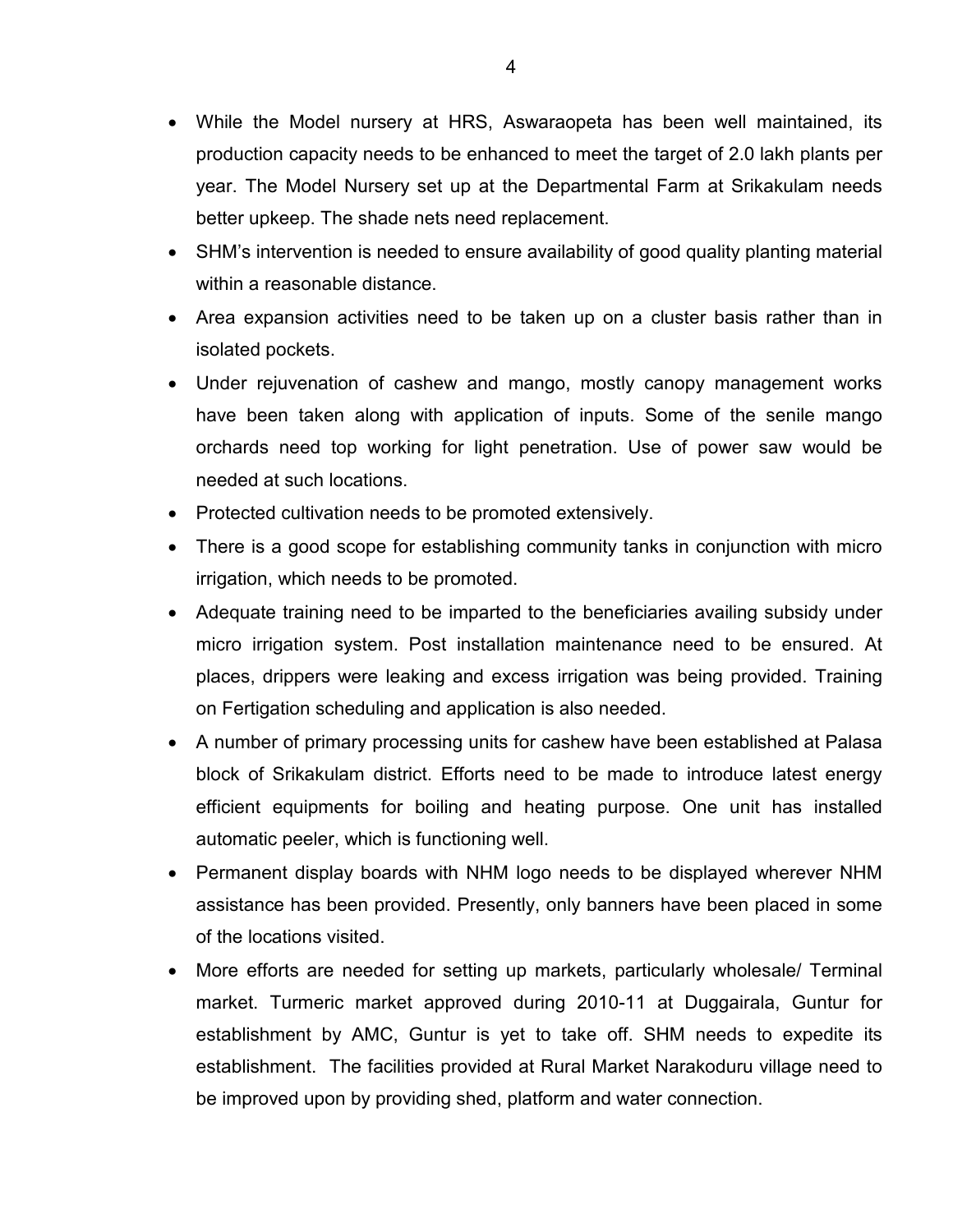- Bio control lab sanctioned during 2009-10 by Department of Horticulture at Old Chillies Yard, Guntur is yet to take off due to non availability of space. SHM need to intervene to expedite the setting up of the lab. Similarly, purchase of equipments for the Bio Control Lab at HRS, Aswaraopeta need to be expedited.
- Monthly Web posting of progress from the District level need to be ensured. The work-flow based MIS need also be operationalised in all the Districts.
- Response to action taken on the observations of JIT which visited Andhra Pradesh during September, 2010 communicated vide DO letter No.33-75/2009-Hort Dated 24.10.2010 is awaited.

During the interaction with the Agriculture Production Commissioner the above issues were highlighted to him, who promised to take necessary steps to rectify the deficiencies.

#### SRIKAKULAM DISTRICT

 NHM activities have been going on in Srikakulam District since 2005-06. The details of area production and productivity of main horticulture crops in the district during 2004-05 and 2009-10 is given in Table 1.

|          | Area in ha, Production in M Fand Productivity in M F/Ha |       |      |       |         |                |       |       |      |
|----------|---------------------------------------------------------|-------|------|-------|---------|----------------|-------|-------|------|
| Crop     | 2004-05                                                 |       |      |       | 2009-10 | difference (%) |       |       |      |
|          | Area                                                    | Prodn | Pvtv | Area  | Prodn   | Pvty           | Area  | Prodn | Pvty |
| Mango    | 11475                                                   | 91800 | 8.0  | 12075 | 101430  | 8.4            | 5.2   | 10.5  | 5.0  |
| Banana   | 1000                                                    | 37000 | 37.0 | 2150  | 79550   | 37.0           | 115.0 | 115.0 | 0.0  |
| Guava    | 30                                                      | 21    | 0.7  | 150   | 105     | 0.7            | 400.0 | 400.0 | 0.0  |
| Cashew   | 19902                                                   | 9951  | 0.5  | 22427 | 11214   | 0.5            | 12.7  | 12.7  | 0.0  |
| Cocoa    |                                                         |       |      | 301   | 226     | 0.8            |       |       |      |
| Chilli   | 1500                                                    | 3000  | 2.0  | 3000  | 6000    | 2.0            | 100.0 | 100.0 | 0.0  |
| Turmeric | 200                                                     | 2500  | 12.5 | 800   | 10000   | 12.5           | 300.0 | 300.0 | 0.0  |

Table 1: Area, Production and Productivity of Horticultural Crops in Srikakulam **District**  $A = \sum_{i=1}^{n} A_i$ 

The major area under horticultural crops in the district is cashew.

 There has been significant improvement in the production of crops like banana, guava, chilli and turmeric. But the increase in production has been due to increase in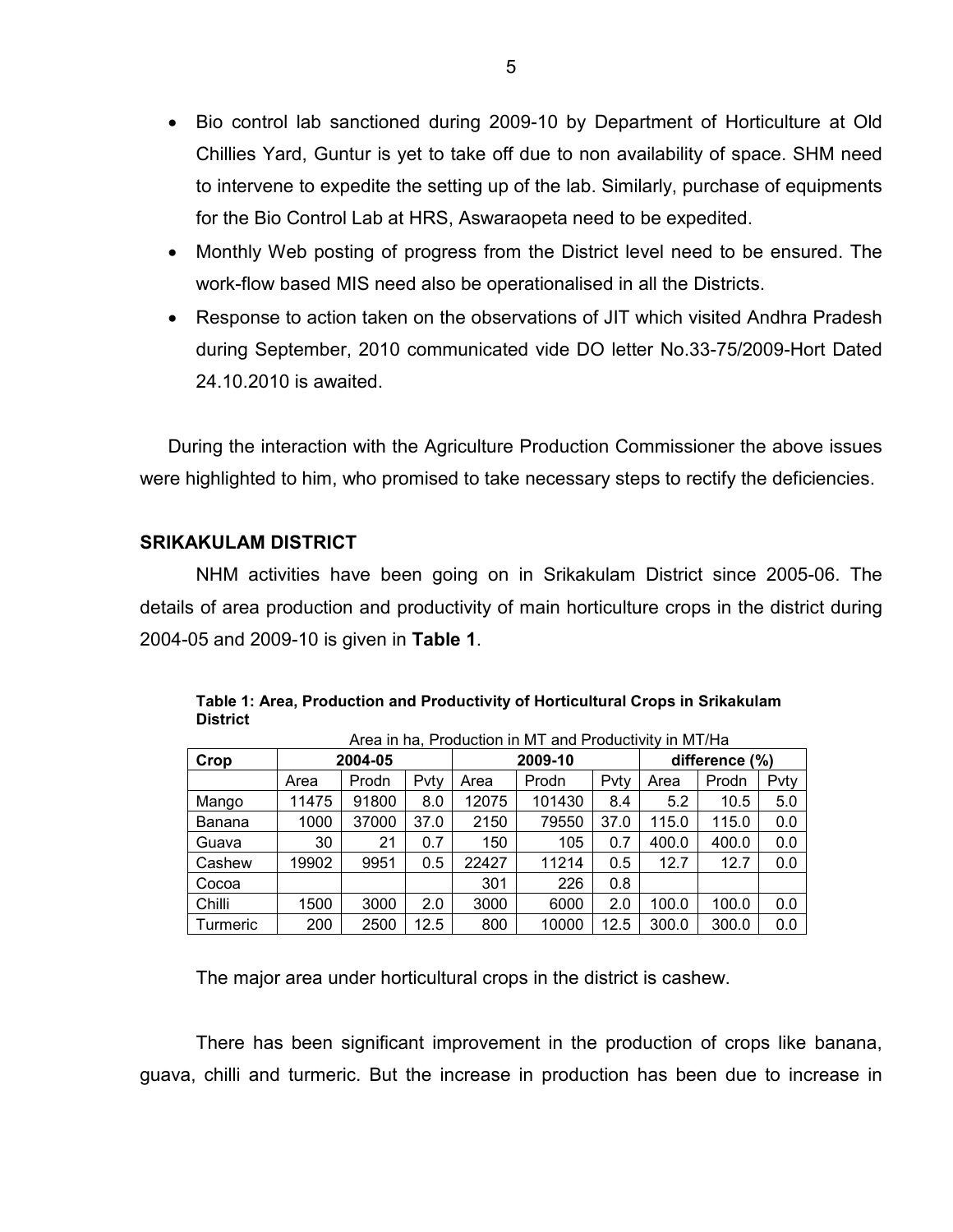6

coverage of area without any improvement in productivity. Cocoa crop is new introduction, in the district with buy back arrangement through Cadbury India Pvt. Ltd.

#### Investments under NHM in Srikakulam District

 Since 2005-06, an expenditure of Rs. 1330.18 lakh has been incurred under NHM in Srikalulam district. The year wise details of expenditure is given in Table- 2.

| Year         | Amount (Rs. in lakh) | <b>Main activities</b>                       |
|--------------|----------------------|----------------------------------------------|
|              |                      |                                              |
| 2005-06      | 3.32                 | HRD, Vermi compost                           |
| 2006-07      | 262.90               | Area expansion, cashew rejuvenation, HRD     |
|              |                      | Vermi compost.                               |
| 2007-08      | 303.39               | Area expansion, rejuvenation, IPM/INM, vermi |
|              |                      | compost, PP equipment, HRD.                  |
| 2008-09      | 355.44               | Area expansion, rejuvenation, vermi compost, |
|              |                      | HRD.                                         |
| 2009-10      | 202.92               | Area expansion, rejuvenation, vermi compost, |
|              |                      | HRD, primary processing.                     |
| 2010-11      | 202.21               | Area expansion, rejuvenation, vermi compost, |
|              |                      | horticulture mechanization,<br>primary       |
|              |                      | processing.                                  |
| <b>Total</b> | 1330.18              |                                              |
|              |                      |                                              |

Table 2. Investments under NHM in Srikakulam District

The JIT visited various sites to see the progress covering area expansion, rejuvenation, vermi compost unit and model nursery. Shri T. Nagaragh, Assistant Director of Horticulture Dr. M. Ashok Kumar, APD, APMIP and Sh. Soni, Horticulture Officer, Srikakulam accompanied the JIT during the visit.

 Rejuvenation of cashew has been taken up in Ramakrishnapuram village of Palara mandal during 2010-11. About 100 ha of old cashew plantation exist in the area, which need rejuvenation measures to enhance the yield. Discussion with one of the beneficiary, Shri Sorra Jayaraju, who has taken up rejuvenation in one ha revealed that mostly

canopy management measures along with supply of inputs and gap filling measures with new plants and gap filling measures with new plants have been taken up in his plot. Under the rejuvenation package One secature and one hand saw has been supplied to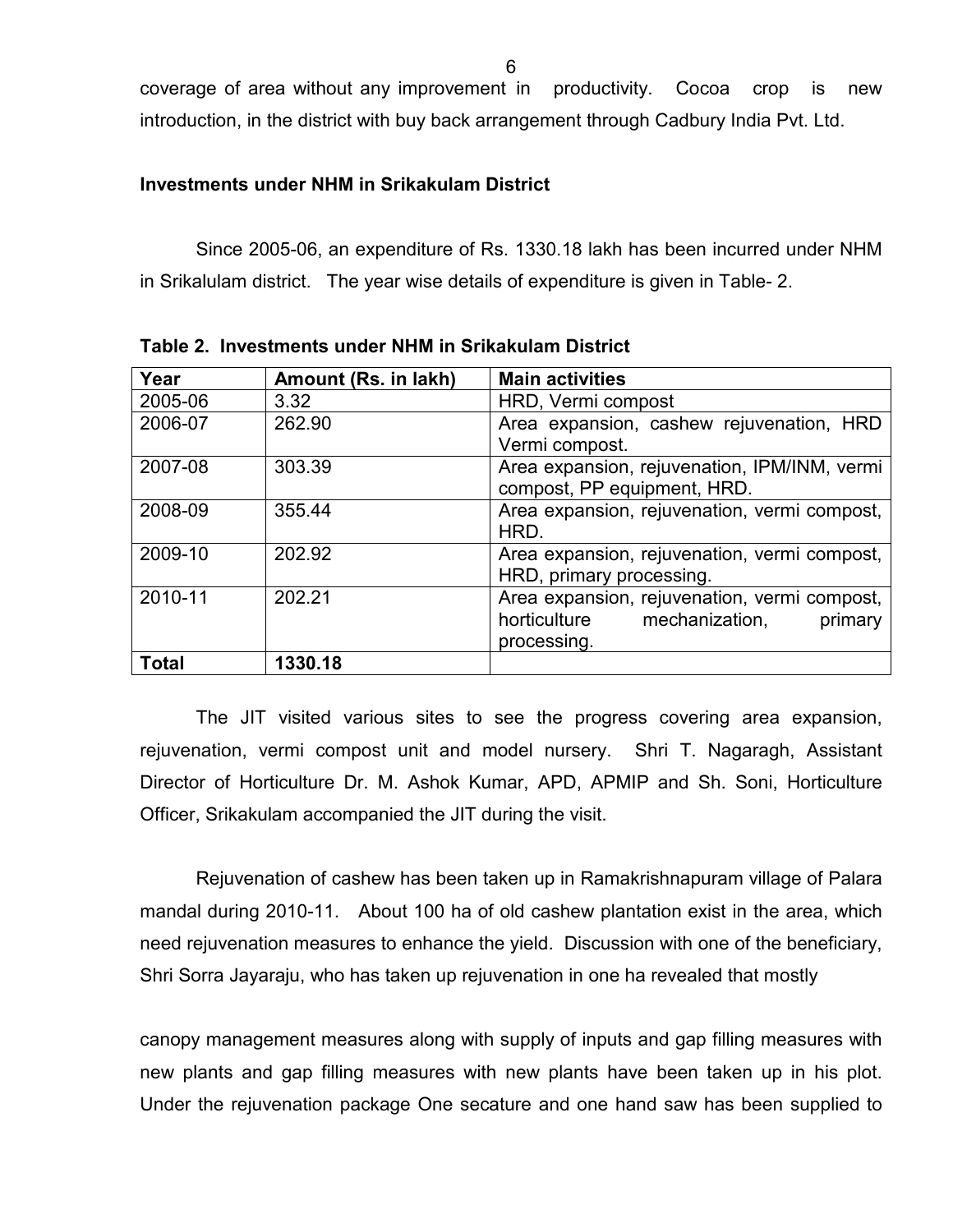him along with inputs such as vermi compost (700 kg), Urea (250 kg), SSP (110 KG), MoP ( 30 kg), copper Auxichloride (14 kg), Monocrotophos (14 kg) and carbendizm (2.4

kg). The total expenditure works out to about Rs. 20,000/- per ha against which subsidy assistance @ 50% has been provided. Cash payment to the tune of Rs. 2432/- has been paid through online bank transfer.

 Srikakulam being a cashew belt, a number of primary processing unit for cashew have been set up in the District. During 2009-10, 4 cashew processing units were established in Srikakulam District with NHM assistance whereas during 2010-11, assistance was provided to 10 such processing units. Most of these units are located in Palasa Mandal of Srikakulam District.

### **Observations**

- 1. A large number of primary processing unit for cashew has come up in the district, particularly in Palasa Block. Most of the units are using conventional methods of boiling and roasting of raw cashewnut. Efforts need to be made to introduce energy efficient and pollution free equipments in the processing units.
- 2. Area expansion activities need to be taken up in identified clusters. Since cashew is a promising crops, it could be promoted extensively.
- 3. Since large areas of senile cashew plantation exist in the district, its rejuvenation need to be taken up in a systematic manner in conjunction with top working or replacement in the case of very old plantations.
- 4. Model nursery set up at the Departmental Farm, Srikakulam needs better up keep and maintenance of its structures.
- 5. There is scope to promote PHM infrastructure like pack houses, cold storage units.

 Glimpses of activities visited in Srikakulam District is available on the following pages.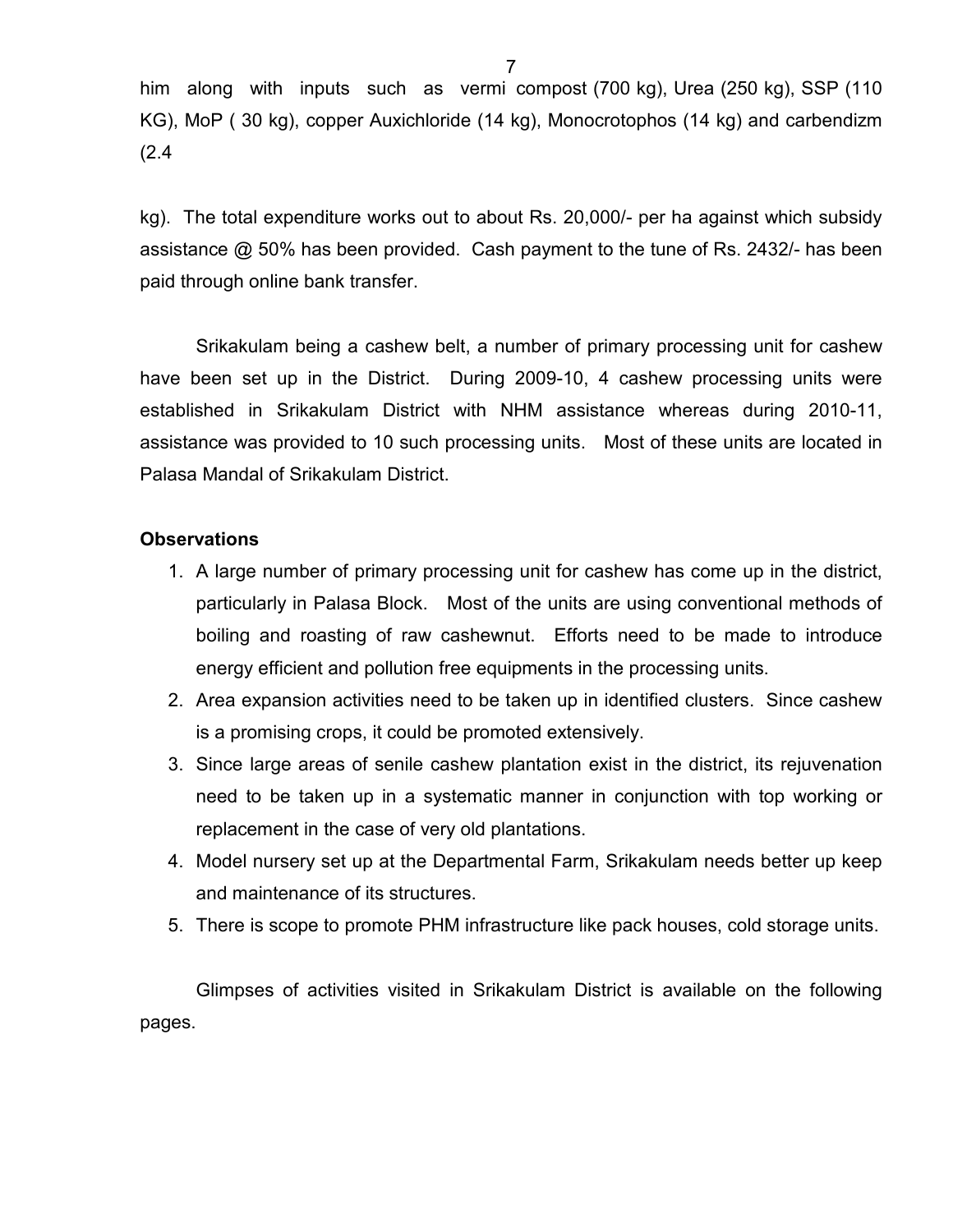

JIT Members inspecting the equipments provided along with the cashew rejuvenation package in the plot of Shri Sorra Jayaraju. Heavy top working has not been taken up. Pruning of old branches is done with the help of hand saw which is supplemented with agro chemicals. A power tiller is being used to till the soil in the cashew plantation.



Primary processing of cashew. Raw cashew nuts are boiled, dried and then pealed. Presently, most of the raw cashew nuts is being supplied by the local farmers.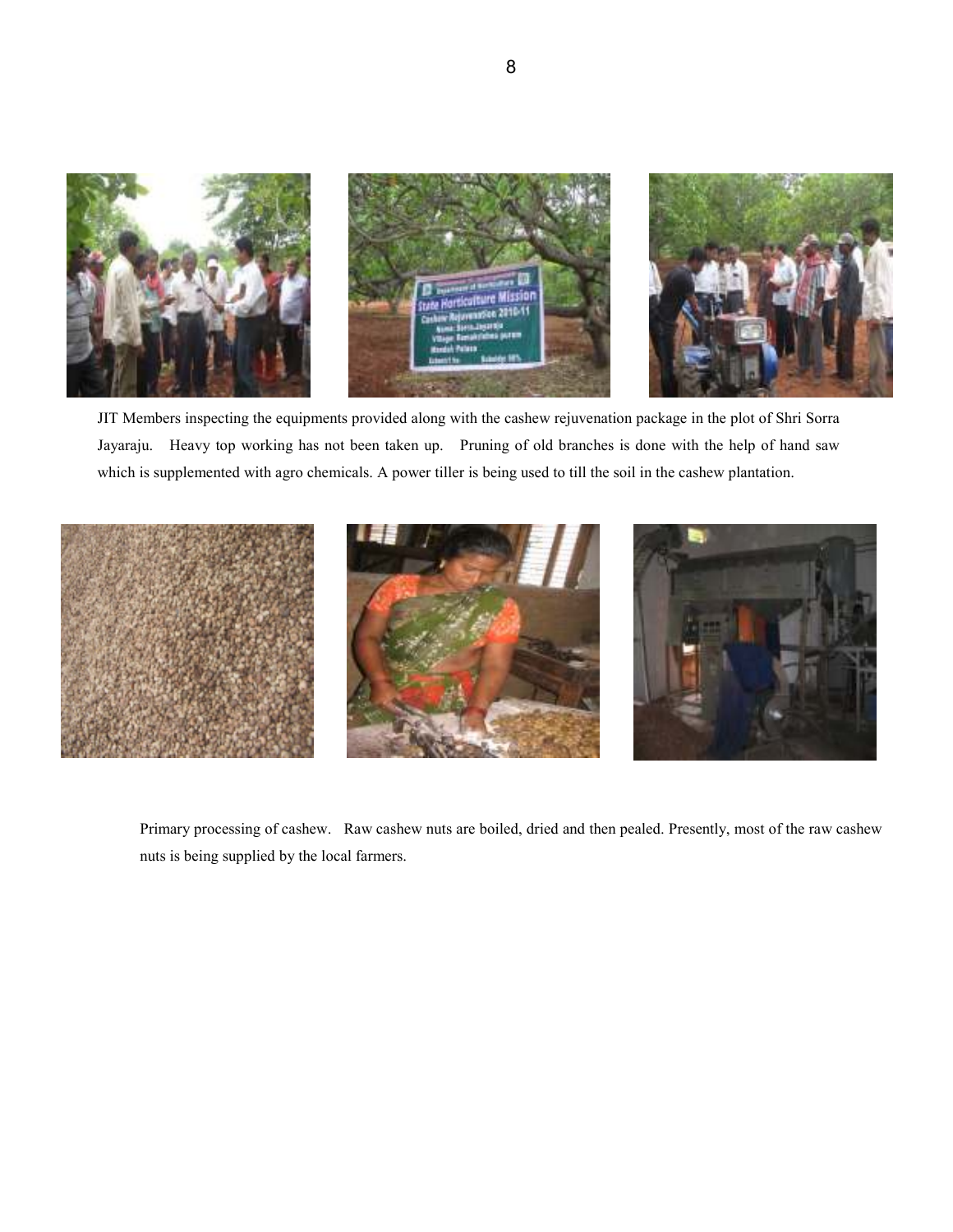# SRIKAKULAM… (CONTINUED)



Area expansion under guava, mango and papaya in the plots of Ms Kalidindi Venkata Nagasaritha of Jammu village. Drip irrigation has been adopted, supplied by Netafim. A cluster of about 35 ha has been brought under mango and papaya in the area.



Model Nursery established in 2007-08 at the Departmental Farm in the premises of District Collectorate of Srikakulam. The nursery is mostly producing cashew seedlings. The Nursery needs better upkeep.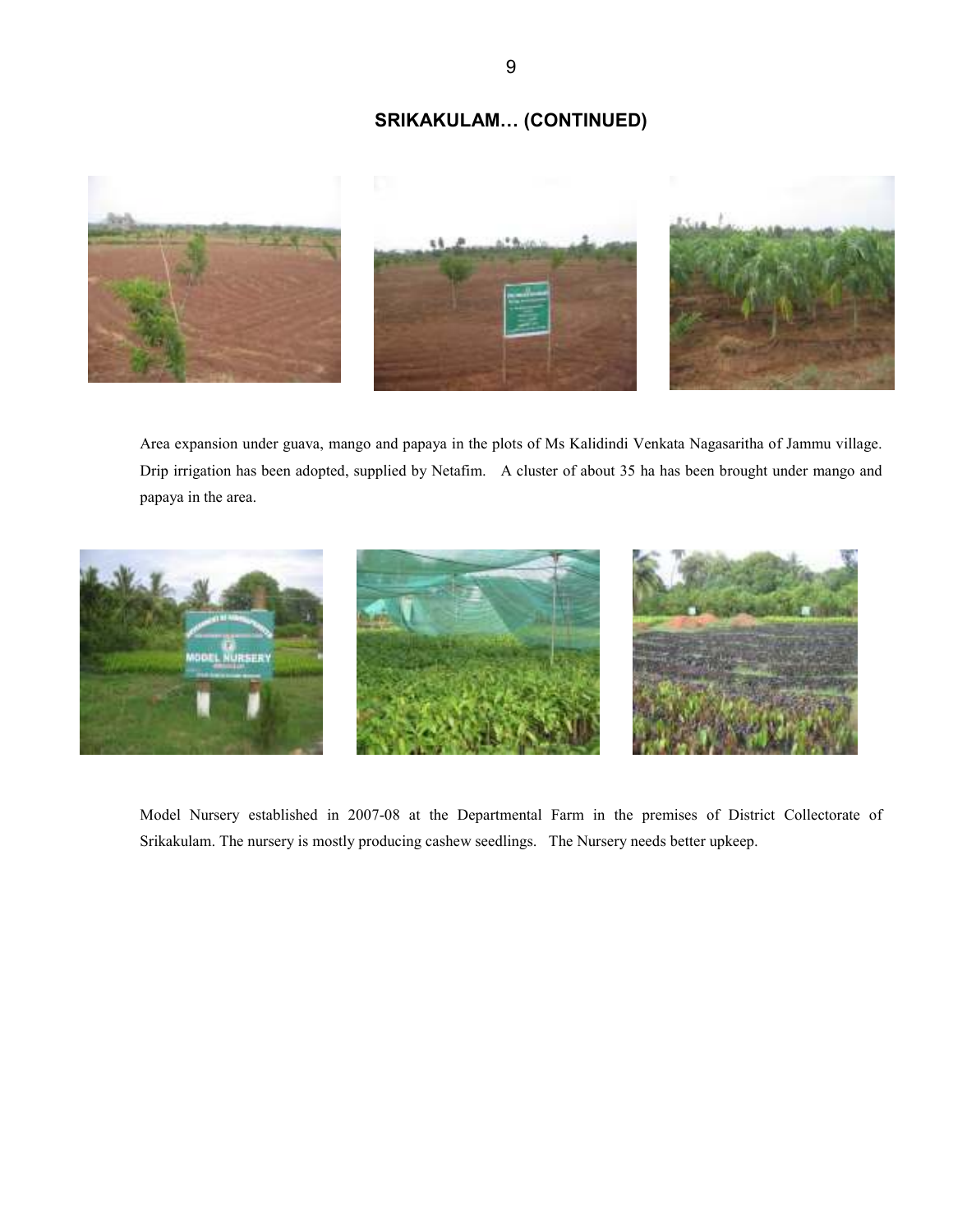#### SRINKAKULAM… (CONTINUED)



View of vermi compost unit set up by Sh. N. Prakash at Pisini village. The compose produced is being used in his own farm.



Area expansion under cocoa by Shri B.S. N Raju in Sancham village. The planting material has been provided by Cadbury India Ltd., Rajamundry along with buy back arrangement.



JIT members, interacted with Shri Venkatrama Reddy, District Collector and Chairman of District Mission Committee. He was impressed upon the need to ensure an end-to-end approach starting from supply of good quality planting material to setting up of market infrastructure.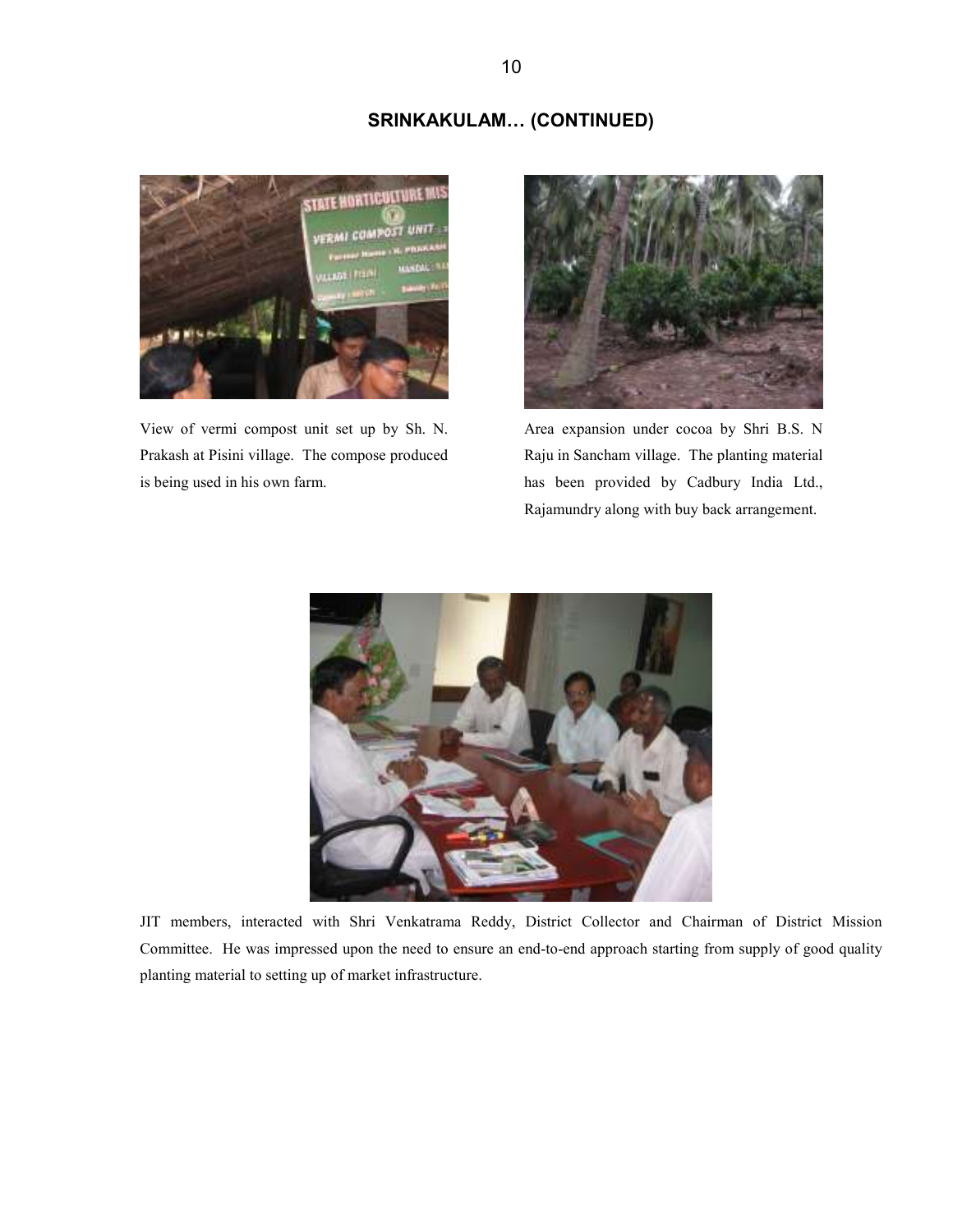#### GUNTUR DISTRICT

NHM activities were initiated in Guntur District since 2005-06. The details of area production and productivity of main horticulture crops in the district during 2004-05 and 2009-10 is given in Table 3.

| Alea III Ha, FIOQUCIIOII III IVI L and FIOQUCIIVITY III IVI DHA |       |         |      |       |         |      |              |        |      |
|-----------------------------------------------------------------|-------|---------|------|-------|---------|------|--------------|--------|------|
| Crop                                                            |       | 2004-05 |      |       | 2004-05 |      | difference % |        |      |
|                                                                 | Area  | Prodn   | Pvty | Area  | Prodn   | Pvty | Area         | Prodn  | Pvty |
| Mango                                                           | 883   | 8830    | 10.0 | 1107  | 11070   | 10.0 | 25.4         | 25.4   | 0.0  |
| Banana                                                          | 5899  | 235960  | 40.0 | 6809  | 272360  | 40.0 | 15.4         | 15.4   | 0.0  |
| Guava                                                           | 261   | 3393    | 13.0 | 242   | 3388    | 14.0 | $-7.3$       | $-0.1$ | 7.7  |
| Acid Lime                                                       | 2214  | 22140   | 10.0 | 2332  | 34980   | 15.0 | 5.3          | 58.0   | 50.0 |
| Sweet Orange                                                    | 1114  | 11140   | 10.0 | 2184  | 39312   | 18.0 | 96.1         | 252.9  | 80.0 |
| Papaya                                                          | 30    | 1500    | 50.0 | 235   | 18800   | 80.0 | 683.3        | 1153.3 | 60.0 |
| Cashew                                                          | 19902 | 9951    | 0.5  | 22427 | 11214   | 0.5  | 12.7         | 12.7   | 0.0  |
| Chilli                                                          | 55534 | 172155  | 3.1  | 66928 | 376805  | 5.6  | 20.5         | 118.9  | 81.6 |
| Turmeric                                                        | 4846  | 24230   | 5.0  | 4704  | 28224   | 6.0  | $-2.9$       | 16.5   | 20.0 |

| Table 3: Area, Production and Productivity of Horticultural Crops in Guntur District |  |                                                        |  |  |  |
|--------------------------------------------------------------------------------------|--|--------------------------------------------------------|--|--|--|
|                                                                                      |  | Aron in ha. Production in MT and Productivity in MT/Ha |  |  |  |

 There has been improvement in the production of most of the horticultural crops except mango, banana and cashew in the District.

#### Investments under NHM in Guntur District

 Since 2005-06, an expenditure of Rs. 2114.88 lakh has been incurred for various activities under NHM in Guntur district. The details are given in Table 4.

Table 4: Investment under NHM in Guntur District

| Year         | <b>Amount</b> | <b>Main activities</b>                                                        |
|--------------|---------------|-------------------------------------------------------------------------------|
|              | (Rs. in lakh) |                                                                               |
| 2005-06      | 150.83        | Area expansion                                                                |
| 2006-07      | 484.05        | Area expansion                                                                |
| 2007-08      | 584.47        | Area expansion, rejuvenation, PP equipment,<br><b>PHM</b>                     |
| 2008-09      | 393.105       | expansion,<br>organic<br>rejuvenation,<br>Area<br>farming, PHM, rural market. |
| 2009-10      | 263.22        | expansion, rejuvenation,<br>protected<br>Area<br>cultivation, INM/IPM, PHM    |
| 2010-11      | 239.16        | Area expansion, INM/IPM, PHM                                                  |
| <b>Total</b> | 2114.88       |                                                                               |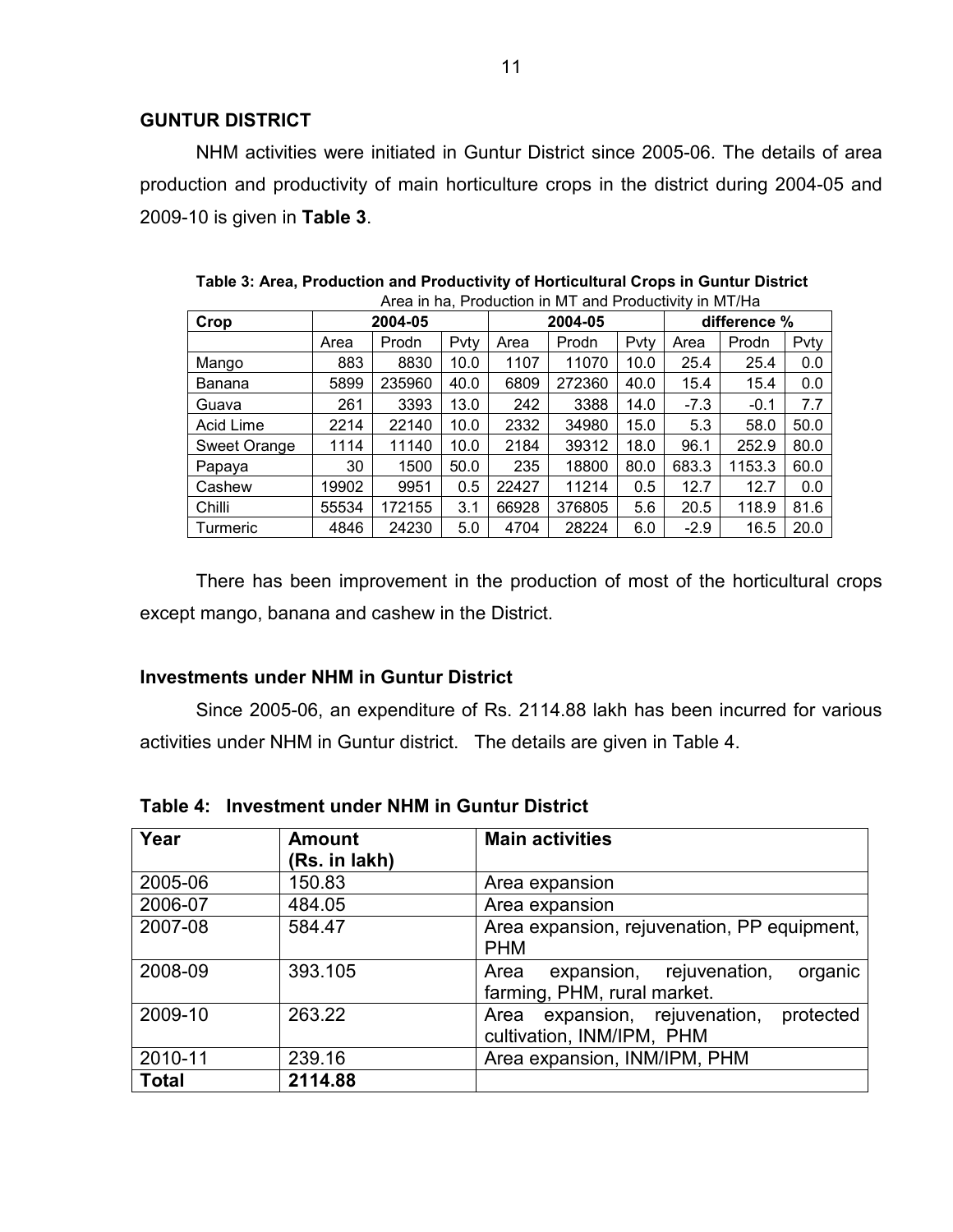The JIT visited different project sites to see the progress of activities covering area expansion, vermi compost unit, ripening chamber and cold storage units, besides micro irrigation projects.

 Ms. Vijayalakshmi, PD, APMIP, Shri Madhusudan Reddy ADH-I, Ms Padmavati ADH-II, Shri Binny, APD, APMIP, Shri Chandra Babu, HO accompanied the JIT during the visit in Guntur district.

### **Observations**

- 1. Rural market set up with SHM assistance at Narakoduru need to be provided with raised platform, shed and water tap. Moreover, the market should facilitate better remuneration to the local farmers rather than allowing the local traders to control the prices.
- 2. Arrangements need to be made for producing planting material for fruit crops like sweet orange and lime as the farmers are getting the material from other districts.
- 3. Proper training need to be imported to the beneficiaries availing subsidy for drip irrigation. Post installation maintenance need also to be ensured. Training on fertigation scheduling is also needed.
- 4. Setting up of ripening chambers in Guntur has brought about significant transformation in banana consumption in the metro, with more and more consumers preferring quality banana ripened in RCs. This concept need to be promoted.
- 5. Fairly large number of cold storages exists in the district, which is catering to storage of chillies, a major crop of the district. Some of the cold storage owner mentioned that they are finding it difficult to run the cold storage at the existing level of storage price, which is fixed by the District Administration.
- 6. There is scope to promote protected cultivation, which need to be to be promoted.
- 7. Turmeric wholesale market approved during 2010-11 is yet to take off.
- 8. Bio control lab sanctioned during 2009-10 at old chillies yard is yet to take off due to non availability of space. SHM need to intervene to expedite its establishment.

Glimpses of activities visited in Guntur District is placed on the following pages.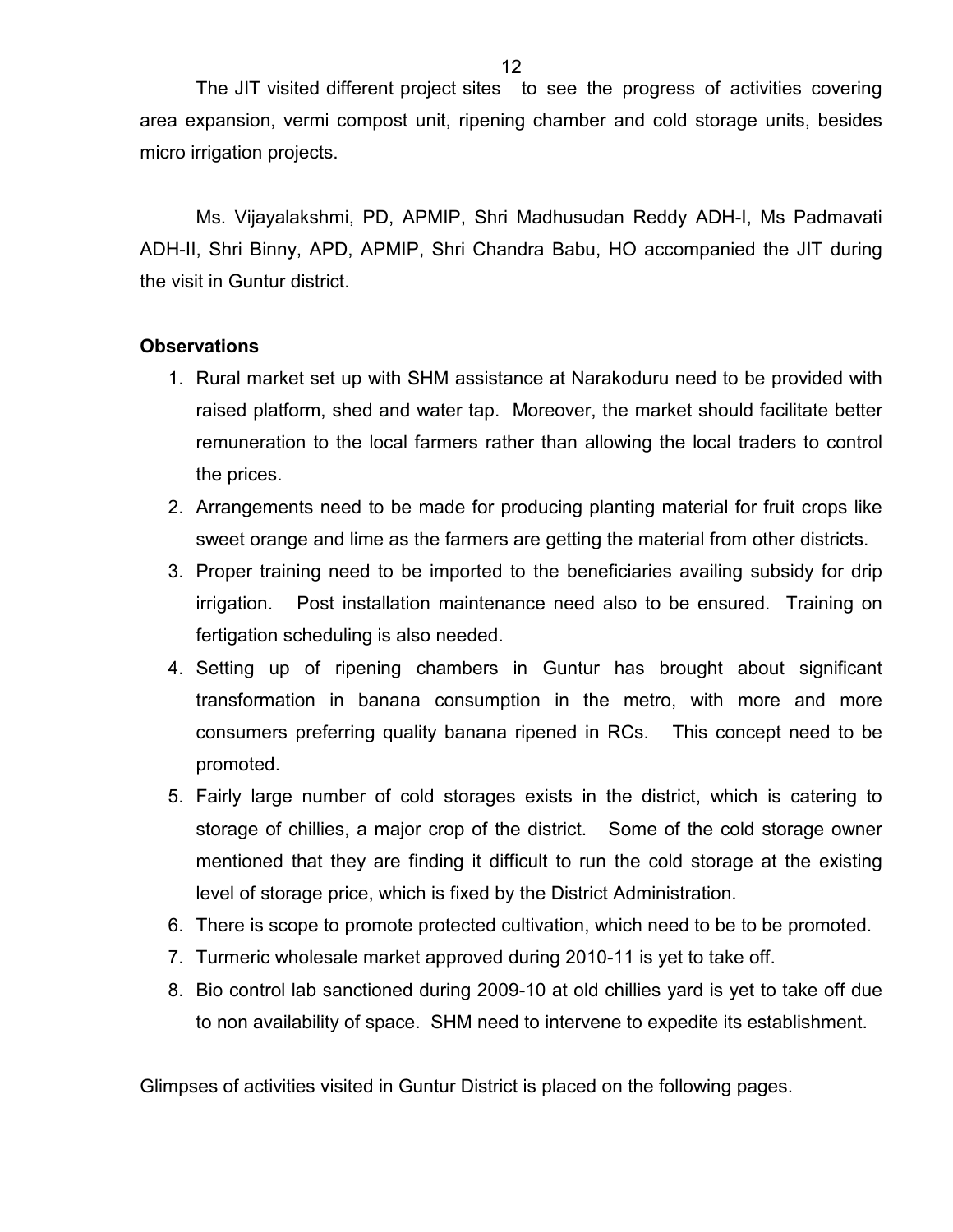

# GLIMPSES OF ACTIVITIES VISITIED BY JIT IN GUNTUR DISTRICT

View of rural market set up at an expenditure of Rs. 4.80 lakh (NHM assistance of Rs. 1.20 lakh) during 2008-09 at Narakoduru village, Chebrolu Mandal. The market lacks basic facilities like platform, shed and water supply.





Area expansion of sweet orange taken up by Shri Kotha Sybramanayam at Vadlamudi village.





Vermi compost units established by Ms Yarlagadda Bala Thripura Sundari and vermi bed at Sargamj Agariamudi village, Tenali Mandal. FYM is being purchased to produced the vermi compost.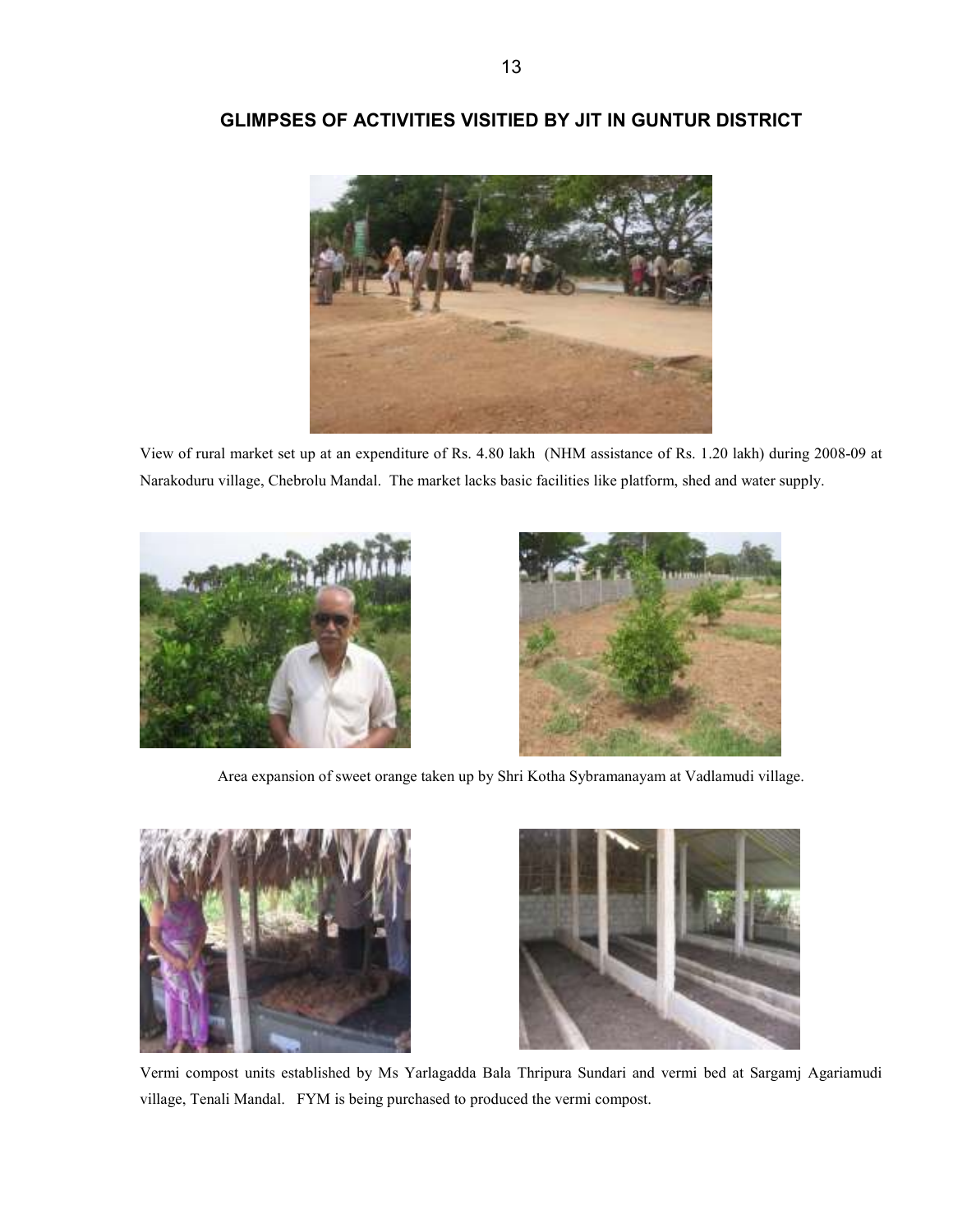#### GUNTUR… (CONTINUED)



Drip irrigation being used along with area expansion activities in Changishkhanpet village, Edlapadu Mandal. The system has been supplied by Netafim. There is good awareness about micro irrigation but the farmers lack training on scheduling and post installation maintenance.







View of PSR Cold Storage set up by Shri P. Uma Shankar Rao during 2007-08 at Vadlamudi village, Chebrolu Mandal with a capacity of 5103 MT. Mostly spices like chilies and turmeric is being stored in the cold storage.



Ripening chamber for banana set up by Royal Agri Solutions and SN Bio Fuels at Guntur. These ripening chambers have brought about significant improvement in the availability of good quality banana in the city.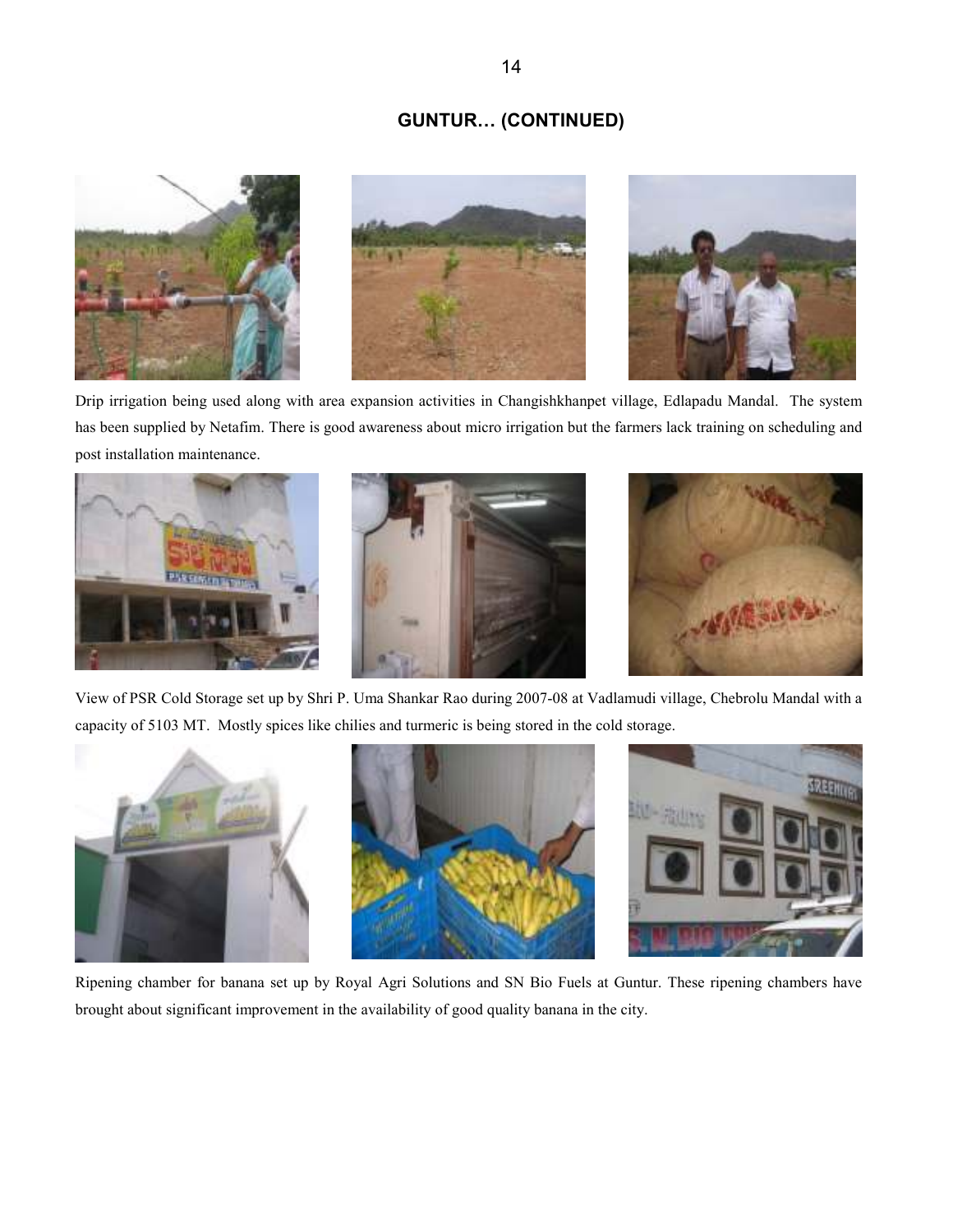#### KHAMMAM DISTRICT

NHM activities have been going on in Khammam District since 2005-06. The details of area production and productivity of main horticulture crops in the district during 2004-05 and 2009-10 is given in Table 5.

|                 | Alea III IIa, FIOQUCIIOII III IVI Laliu FIOQUCIIVILY III IVI I/Ha |        |      |         |        |      |              |         |         |
|-----------------|-------------------------------------------------------------------|--------|------|---------|--------|------|--------------|---------|---------|
| Crop            | 2004-05                                                           |        |      | 2004-05 |        |      | difference % |         |         |
|                 | Area                                                              | Prodn  | Pvty | Area    | Prodn  | Pvty | Area         | Prodn   | Pvty    |
| Mango           | 34507                                                             | 248450 | 7.2  | 41321   | 330449 | 8.0  | 19.7         | 33.0    | 11.1    |
| Banana          | 49                                                                | 588    | 12.0 | 3774    | 86802  | 23.0 | 7602.0       | 14662.2 | 91.7    |
| Guava           | 376                                                               | 4136   | 11.0 | 588     | 7056   | 12.0 | 56.4         | 70.6    | 9.1     |
| Acid Lime       | 225                                                               | 2700   | 12.0 | 892     | 12488  | 14.0 | 296.4        | 362.5   | 16.7    |
| Papaya          | 38                                                                | 2736   | 72.0 | 343     | 26411  | 77.0 | 802.6        | 865.3   | 6.9     |
| Cashew          | 6521                                                              | 26084  | 4.0  | 11523   | 11523  | 1.0  | 76.7         | $-55.8$ | $-75.0$ |
| Cocoa           | 320                                                               | 320    | 1.0  | 879     | 1318   | 1.5  | 174.7        | 311.9   | 49.9    |
| Chilli          | 18276                                                             | 32897  | 1.8  | 16351   | 32702  | 2.0  | $-10.5$      | $-0.6$  | 11.1    |
| <b>Turmeric</b> | 124                                                               | 248    | 2.0  | 64      | 256    | 4.0  | $-48.4$      | 3.2     | 100.0   |

Table 5: Area, Production and Productivity of Horticultural Crops in Khammam **District** Area in ha, Production in MT and Productivity in MT/Ha

 There has been substantial increase in the production and productivity of banana in the District. However there has been reduction in the productivity of cashew.

#### Investments under NHM in Khammam District

 Since 2005-06, an expenditure of Rs.1004.49 lakh was incurred in Khamman district, as per the break up given in Table 6.

### Table 6: Investment MAE and Rejuvenation taken of under NHM in Khamman **District**

| Year         | <b>Amount</b> | <b>Main activities</b>         |
|--------------|---------------|--------------------------------|
|              | (Rs. in lakh) |                                |
| 2005-06      | 159.73        | Area expansion & rejuvenation. |
| 2006-07      | 178.30        | Area expansion & rejuvenation. |
| 2007-08      | 82.16         | Area expansion & rejuvenation. |
| 2008-09      | 183.66        | Area expansion & rejuvenation. |
| 2009-10      | 106.13        | Area expansion & rejuvenation. |
| 2010-11      | 295.01        | Area expansion & rejuvenation. |
| <b>Total</b> | 1004.49       |                                |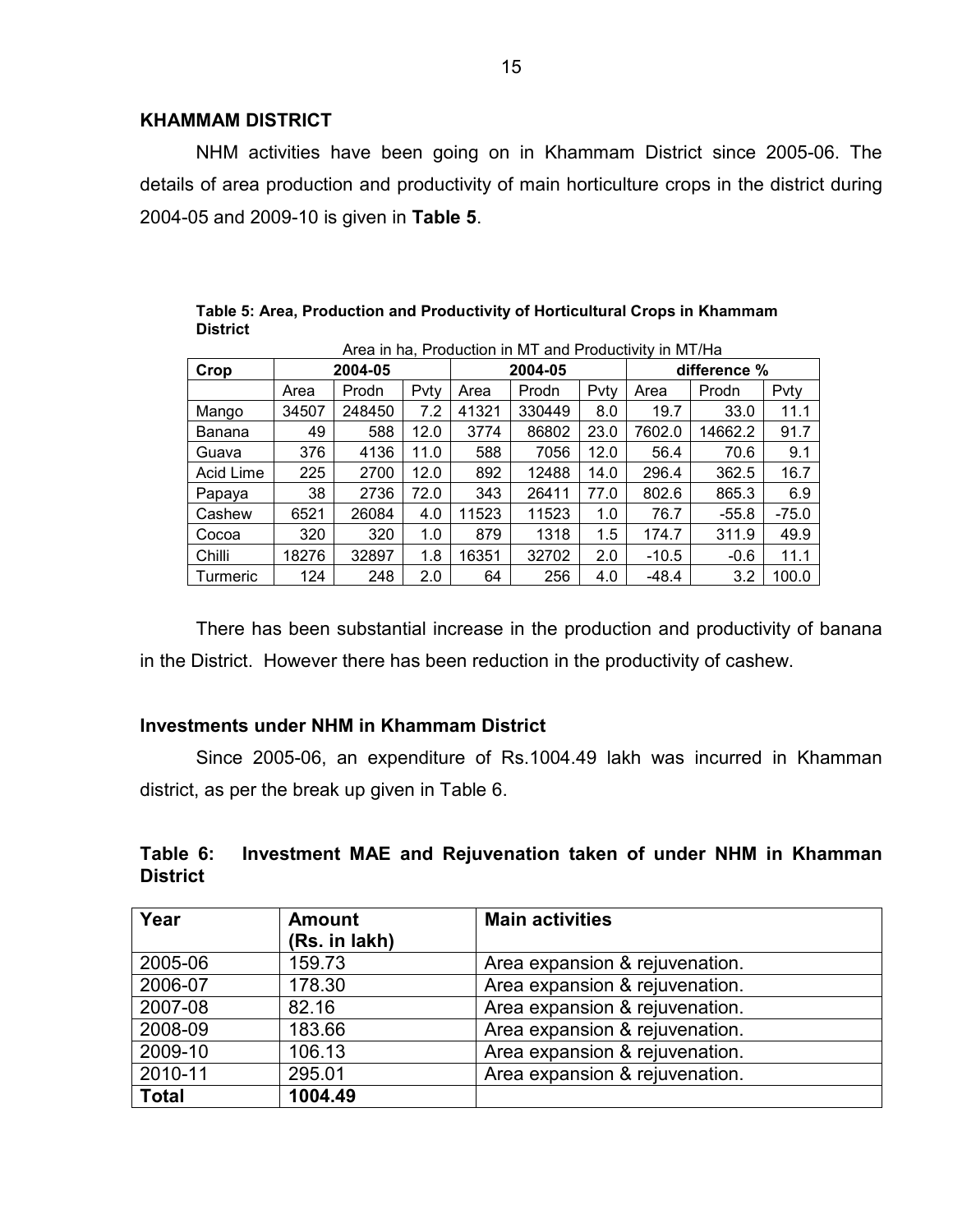JIT visited various activities taken up under NHM to review the progress, covers area expansion, model nursery and Bio control lab.

 Shri B.S Subbarayadu, ADH-I, Shri Srinivasa Rao, ADH II, Shri B.V. Ramana, HO and Shri J. Mariyanna, HO accompanied the JIT during the visit in Khammam district.

### **Observations**

- 1. Arrangements need to be made for the supply of quality planting material, as the farmers are getting the planting material for fruits crops like mango, guava from other districts. The production capacity of the model nursery at Horticulture Research Farm, Aswaraopet need to be enhanced as presently it is producing less than one lakh plants against the capacity of 2 lakh plants for annum.
- 2. Area expansion of guava has been taken up as an inter crop of oil palm at Bathulapalli. Since oil palm will create shade and compete with the nutrient requirement, proper management need to be ensured in the area.
- 3. Large scale rejuvenation of mango along with top working will be necessary to rejuvenate the senile mango orchards in the district. This would call for use of power saws, which need to be provided.
- 4. There is good scope for promoting micro irrigation in conjunction with water resource development, which need to be promoted.
- 5. Setting up of Bio control lab at Hort. Research Farm, Aswaraopt need to be expedited.

 Glimpses of activities visited in Khammam District is available on the following pages.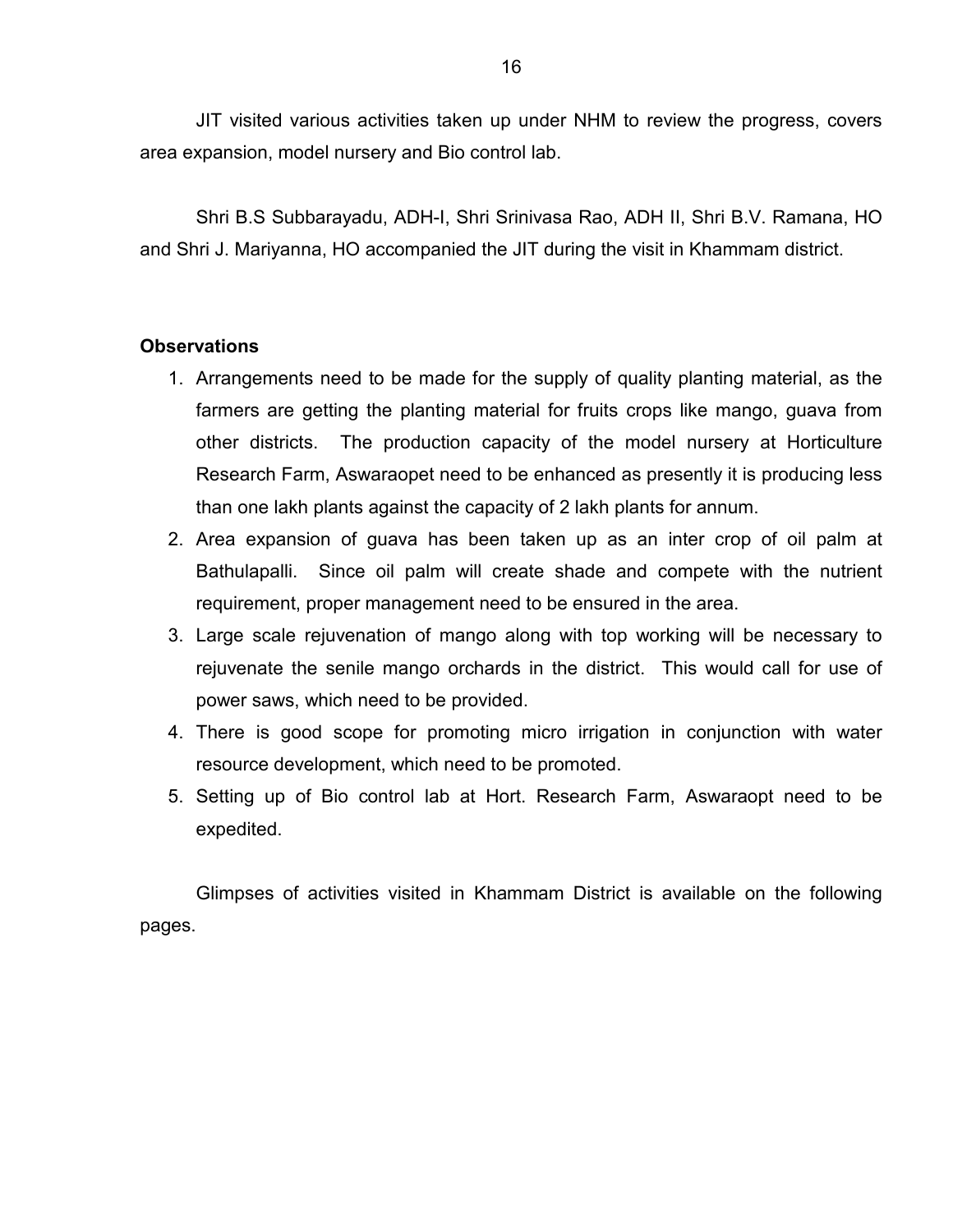# GLIMPSES OF ACTIVITIES VISITIED BY JIT IN KHAMMAM DISTRICT



Area expansion under mango in the plot of Vakaya Capati Drowpathi.



Area expansion of guava as an inter crop with oil palm taken up by Ms Mekala Savithri at Bathulapalli village.



Mango rejuvenation taken up in the orchard of Shri Vemu Pottaiah at Kalluru. Rejuvenation has been taken up through input management in the orchard.



A guava cluster at Bethupalli village.



View of Model Nursery at Horticultural Research Farm (HRF), Aswaraopet Building for Bio Control Lab at



HRF.